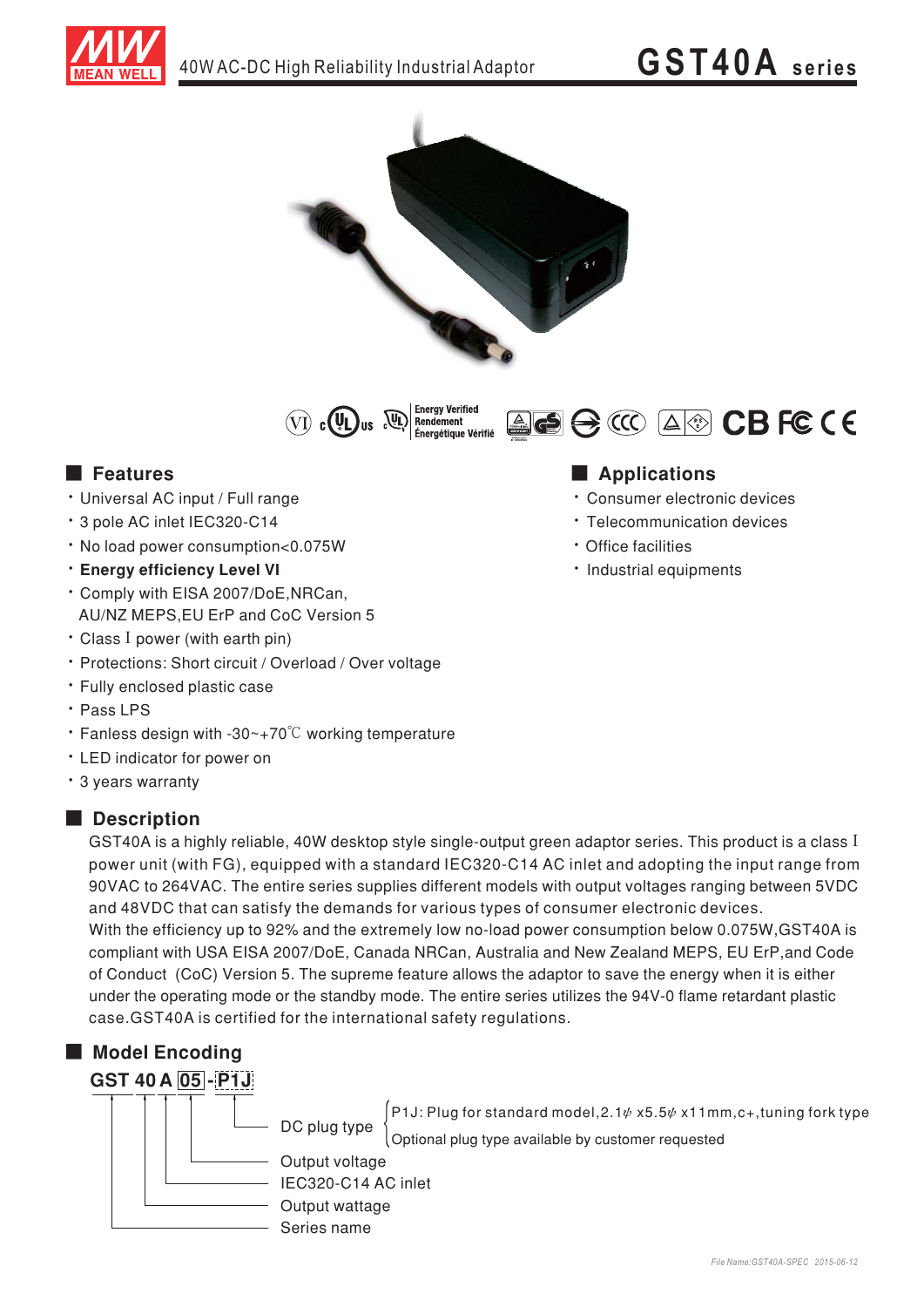

# **GST40A series**

### **SPECIFICATION**

| ORDER NO.                                      |                                                                                                                                                                                                                                                                                                                                                                                                                                                                                                                                                                                                                                                                                                                                                                                                                                                                                                                                         | GST40A05-P1J                                                                                                     | GST40A07-P1J | GST40A09-P1J                                      | GST40A12-P1J                                                                           | GST40A15-P1J        | GST40A18-P1J   |                | GST40A24-P1J GST40A48-P1J |
|------------------------------------------------|-----------------------------------------------------------------------------------------------------------------------------------------------------------------------------------------------------------------------------------------------------------------------------------------------------------------------------------------------------------------------------------------------------------------------------------------------------------------------------------------------------------------------------------------------------------------------------------------------------------------------------------------------------------------------------------------------------------------------------------------------------------------------------------------------------------------------------------------------------------------------------------------------------------------------------------------|------------------------------------------------------------------------------------------------------------------|--------------|---------------------------------------------------|----------------------------------------------------------------------------------------|---------------------|----------------|----------------|---------------------------|
| <b>OUTPUT</b>                                  | <b>SAFETY MODEL NO.</b>                                                                                                                                                                                                                                                                                                                                                                                                                                                                                                                                                                                                                                                                                                                                                                                                                                                                                                                 | GST40A05                                                                                                         | GST40A07     | GST40A09                                          | GST40A12                                                                               | GST40A15            | GST40A18       | GST40A24       | GST40A48                  |
|                                                | <b>DC VOLTAGE</b><br>Note.2                                                                                                                                                                                                                                                                                                                                                                                                                                                                                                                                                                                                                                                                                                                                                                                                                                                                                                             | 5V                                                                                                               | 7.5V         | 9V                                                | 12V                                                                                    | 15V                 | <b>18V</b>     | <b>24V</b>     | 48V                       |
|                                                | <b>RATED CURRENT</b>                                                                                                                                                                                                                                                                                                                                                                                                                                                                                                                                                                                                                                                                                                                                                                                                                                                                                                                    | 5A                                                                                                               | 5.34A        | 4.45A                                             | 3.34A                                                                                  | 2.67A               | 2.22A          | 1.67A          | 0.84A                     |
|                                                | <b>CURRENT RANGE</b>                                                                                                                                                                                                                                                                                                                                                                                                                                                                                                                                                                                                                                                                                                                                                                                                                                                                                                                    | $0 \sim 5A$                                                                                                      | $0 - 5.34A$  | $0 - 4.45A$                                       | $0 - 3.34A$                                                                            | $0 - 2.67A$         | $0 - 2.22A$    | $0 - 1.67A$    | $0 - 0.84A$               |
|                                                | <b>RATED POWER (max.)</b>                                                                                                                                                                                                                                                                                                                                                                                                                                                                                                                                                                                                                                                                                                                                                                                                                                                                                                               | <b>25W</b>                                                                                                       | 40W          | 40W                                               | 40W                                                                                    | 40W                 | 40W            | 40W            | 40W                       |
|                                                | RIPPLE & NOISE (max.) Note.3                                                                                                                                                                                                                                                                                                                                                                                                                                                                                                                                                                                                                                                                                                                                                                                                                                                                                                            | 150mVp-p                                                                                                         | 150mVp-p     | 150mVp-p                                          | 150mVp-p                                                                               | 150mVp-p            | 150mVp-p       | 180mVp-p       | 240mVp-p                  |
|                                                | <b>VOLTAGE TOLERANCE Note.4</b>                                                                                                                                                                                                                                                                                                                                                                                                                                                                                                                                                                                                                                                                                                                                                                                                                                                                                                         | ±5.0%                                                                                                            | ±5.0%        | ±5.0%                                             | ±3.0%                                                                                  | ±3.0%               | ±3.0%          | ±2.5%          | ±2.5%                     |
|                                                | <b>LINE REGULATION</b><br>Note.5                                                                                                                                                                                                                                                                                                                                                                                                                                                                                                                                                                                                                                                                                                                                                                                                                                                                                                        | ±1.0%                                                                                                            | ±1.0%        | ±1.0%                                             | ±1.0%                                                                                  | ±1.0%               | ±1.0%          | ±1.0%          | ±1.0%                     |
|                                                | <b>LOAD REGULATION</b>                                                                                                                                                                                                                                                                                                                                                                                                                                                                                                                                                                                                                                                                                                                                                                                                                                                                                                                  | ±5.0%                                                                                                            | ±5.0%        | ±5.0%                                             | ±3.0%                                                                                  | ±3.0%               | ±3.0%          | ±2.5%          | ±2.5%                     |
|                                                | <b>SETUP, RISE TIME</b>                                                                                                                                                                                                                                                                                                                                                                                                                                                                                                                                                                                                                                                                                                                                                                                                                                                                                                                 | Note.6 1000ms, 50ms / 230VAC                                                                                     |              |                                                   | 1000ms, 50ms / 115VAC at full load                                                     |                     |                |                |                           |
|                                                | <b>HOLD UP TIME (Typ.)</b>                                                                                                                                                                                                                                                                                                                                                                                                                                                                                                                                                                                                                                                                                                                                                                                                                                                                                                              | 50ms / 230VAC<br>15ms / 115VAC at full load                                                                      |              |                                                   |                                                                                        |                     |                |                |                           |
| <b>INPUT</b>                                   | <b>VOLTAGE RANGE</b>                                                                                                                                                                                                                                                                                                                                                                                                                                                                                                                                                                                                                                                                                                                                                                                                                                                                                                                    | $90 \sim 264$ VAC<br>$127 - 370$ VDC                                                                             |              |                                                   |                                                                                        |                     |                |                |                           |
|                                                | <b>FREQUENCY RANGE</b>                                                                                                                                                                                                                                                                                                                                                                                                                                                                                                                                                                                                                                                                                                                                                                                                                                                                                                                  | $47 \sim 63$ Hz                                                                                                  |              |                                                   |                                                                                        |                     |                |                |                           |
|                                                | <b>EFFICIENCY (Typ.)</b>                                                                                                                                                                                                                                                                                                                                                                                                                                                                                                                                                                                                                                                                                                                                                                                                                                                                                                                | 84.5%                                                                                                            | 87.5%        | 88.5%                                             | 89.5%                                                                                  | 90%                 | 90%            | 91%            | 92%                       |
|                                                | <b>AC CURRENT (Typ.)</b>                                                                                                                                                                                                                                                                                                                                                                                                                                                                                                                                                                                                                                                                                                                                                                                                                                                                                                                | 1A/115VAC<br>0.5A / 230VAC                                                                                       |              |                                                   |                                                                                        |                     |                |                |                           |
|                                                | <b>INRUSH CURRENT (max.)</b>                                                                                                                                                                                                                                                                                                                                                                                                                                                                                                                                                                                                                                                                                                                                                                                                                                                                                                            | 65A / 230VAC                                                                                                     |              |                                                   |                                                                                        |                     |                |                |                           |
|                                                | <b>LEAKAGE CURRENT(max.)</b>                                                                                                                                                                                                                                                                                                                                                                                                                                                                                                                                                                                                                                                                                                                                                                                                                                                                                                            | 0.75mA / 240VAC                                                                                                  |              |                                                   |                                                                                        |                     |                |                |                           |
| <b>PROTECTION</b>                              | <b>OVERLOAD</b>                                                                                                                                                                                                                                                                                                                                                                                                                                                                                                                                                                                                                                                                                                                                                                                                                                                                                                                         | $105 \sim 150\%$ rated output power                                                                              |              |                                                   |                                                                                        |                     |                |                |                           |
|                                                |                                                                                                                                                                                                                                                                                                                                                                                                                                                                                                                                                                                                                                                                                                                                                                                                                                                                                                                                         |                                                                                                                  |              |                                                   | Protection type : Hiccup mode, recovers automatically after fault condition is removed |                     |                |                |                           |
|                                                | <b>OVER VOLTAGE</b>                                                                                                                                                                                                                                                                                                                                                                                                                                                                                                                                                                                                                                                                                                                                                                                                                                                                                                                     | $5.25 - 6.75V$                                                                                                   |              | $7.88 \sim 10.13V$   9.45 ~ 12.15V   12.6 ~ 16.2V |                                                                                        | $15.75 \sim 20.25V$ | $18.9 - 24.3V$ | $25.2 - 32.4V$ | $50.4 - 64.8V$            |
|                                                |                                                                                                                                                                                                                                                                                                                                                                                                                                                                                                                                                                                                                                                                                                                                                                                                                                                                                                                                         |                                                                                                                  |              |                                                   | Protection type : Shut down o/p voltage, re-power on to recover                        |                     |                |                |                           |
| <b>ENVIRONMENT</b>                             | <b>WORKING TEMP.</b>                                                                                                                                                                                                                                                                                                                                                                                                                                                                                                                                                                                                                                                                                                                                                                                                                                                                                                                    | $-30 \sim +70^{\circ}$ (Refer to "Derating Curve")                                                               |              |                                                   |                                                                                        |                     |                |                |                           |
|                                                | <b>WORKING HUMIDITY</b>                                                                                                                                                                                                                                                                                                                                                                                                                                                                                                                                                                                                                                                                                                                                                                                                                                                                                                                 | 20% ~ 90% RH non-condensing                                                                                      |              |                                                   |                                                                                        |                     |                |                |                           |
|                                                | <b>STORAGE TEMP., HUMIDITY</b>                                                                                                                                                                                                                                                                                                                                                                                                                                                                                                                                                                                                                                                                                                                                                                                                                                                                                                          | $-40 \sim +85^{\circ}$ C, 10 ~ 95% RH                                                                            |              |                                                   |                                                                                        |                     |                |                |                           |
|                                                | <b>TEMP. COEFFICIENT</b>                                                                                                                                                                                                                                                                                                                                                                                                                                                                                                                                                                                                                                                                                                                                                                                                                                                                                                                | $\pm$ 0.03% / °C (0~50°C)                                                                                        |              |                                                   |                                                                                        |                     |                |                |                           |
|                                                | <b>VIBRATION</b>                                                                                                                                                                                                                                                                                                                                                                                                                                                                                                                                                                                                                                                                                                                                                                                                                                                                                                                        | 10 ~ 500Hz, 2G 10min./1cycle, period for 60min. each along X, Y, Z axes                                          |              |                                                   |                                                                                        |                     |                |                |                           |
| <b>SAFETY &amp;</b><br><b>EMC</b><br>(Note. 7) | <b>SAFETY STANDARDS</b>                                                                                                                                                                                                                                                                                                                                                                                                                                                                                                                                                                                                                                                                                                                                                                                                                                                                                                                 | UL60950-1, CSA C22.2, TUV EN60950-1, BSMI CNS14336, CCC GB4943, PSE J60950-1 approved                            |              |                                                   |                                                                                        |                     |                |                |                           |
|                                                | <b>WITHSTAND VOLTAGE</b>                                                                                                                                                                                                                                                                                                                                                                                                                                                                                                                                                                                                                                                                                                                                                                                                                                                                                                                | I/P-O/P:3KVAC I/P-FG:2KVAC O/P-FG:0.5KVAC                                                                        |              |                                                   |                                                                                        |                     |                |                |                           |
|                                                | <b>ISOLATION RESISTANCE</b>                                                                                                                                                                                                                                                                                                                                                                                                                                                                                                                                                                                                                                                                                                                                                                                                                                                                                                             | I/P-O/P, I/P-FG, O/P-FG:100M Ohms / 500VDC / 25 °C / 70% RH                                                      |              |                                                   |                                                                                        |                     |                |                |                           |
|                                                | <b>EMC EMISSION</b>                                                                                                                                                                                                                                                                                                                                                                                                                                                                                                                                                                                                                                                                                                                                                                                                                                                                                                                     | Compliance to EN55022 class B, EN61000-3-2,3, FCC PART 15 / CISPR22 class B, CNS13438 class B, GB9254, GB17625.1 |              |                                                   |                                                                                        |                     |                |                |                           |
|                                                | <b>EMC IMMUNITY</b>                                                                                                                                                                                                                                                                                                                                                                                                                                                                                                                                                                                                                                                                                                                                                                                                                                                                                                                     | Compliance to EN61000-4-2,3,4,5,6,8,11, light industry level, criteria A                                         |              |                                                   |                                                                                        |                     |                |                |                           |
| <b>OTHERS</b>                                  | <b>MTBF</b>                                                                                                                                                                                                                                                                                                                                                                                                                                                                                                                                                                                                                                                                                                                                                                                                                                                                                                                             | 736.4K hrs min. MIL-HDBK-217F(25 $\degree$ C)                                                                    |              |                                                   |                                                                                        |                     |                |                |                           |
|                                                | <b>DIMENSION</b>                                                                                                                                                                                                                                                                                                                                                                                                                                                                                                                                                                                                                                                                                                                                                                                                                                                                                                                        | 125*50*31.5mm (L*W*H)                                                                                            |              |                                                   |                                                                                        |                     |                |                |                           |
|                                                | <b>PACKING</b>                                                                                                                                                                                                                                                                                                                                                                                                                                                                                                                                                                                                                                                                                                                                                                                                                                                                                                                          | 0.28Kg; 40pcs/12.02Kg/1.05CUFT<br>See page 3 : Other type available by customer requested                        |              |                                                   |                                                                                        |                     |                |                |                           |
| CONNECTOR                                      | <b>PLUG</b>                                                                                                                                                                                                                                                                                                                                                                                                                                                                                                                                                                                                                                                                                                                                                                                                                                                                                                                             |                                                                                                                  |              |                                                   |                                                                                        |                     |                |                |                           |
|                                                | CABLE                                                                                                                                                                                                                                                                                                                                                                                                                                                                                                                                                                                                                                                                                                                                                                                                                                                                                                                                   | See page 3 ; Other type available by customer requested                                                          |              |                                                   |                                                                                        |                     |                |                |                           |
| <b>NOTE</b>                                    | 1. All parameters are specified at 230VAC input, rated load, 25 <sup>°</sup> C 70% RH ambient.<br>2. DC voltage: The output voltage set at point measure by plug terminal & 50% load.<br>3. Ripple & noise are measured at 20MHz by using a 12" twisted pair terminated with a 0.1uf & 47uf capacitor.<br>4. Tolerance: includes set up tolerance, line regulation, load regulation.<br>5. Line regulation is measured from low line to high line at rated load.<br>6. Length of set up time is measured at first cold start. Turning ON/OFF the power supply may lead to increase of the set up time.<br>7. The power supply is considered as an independent unit, but the final equipment still need to re-confirm that the whole system complies with the<br>EMC directives. For quidance on how to perform these EMC tests, please refer to "EMI testing of component power supplies."<br>(as available on http://www.meanwell.com) |                                                                                                                  |              |                                                   |                                                                                        |                     |                |                |                           |